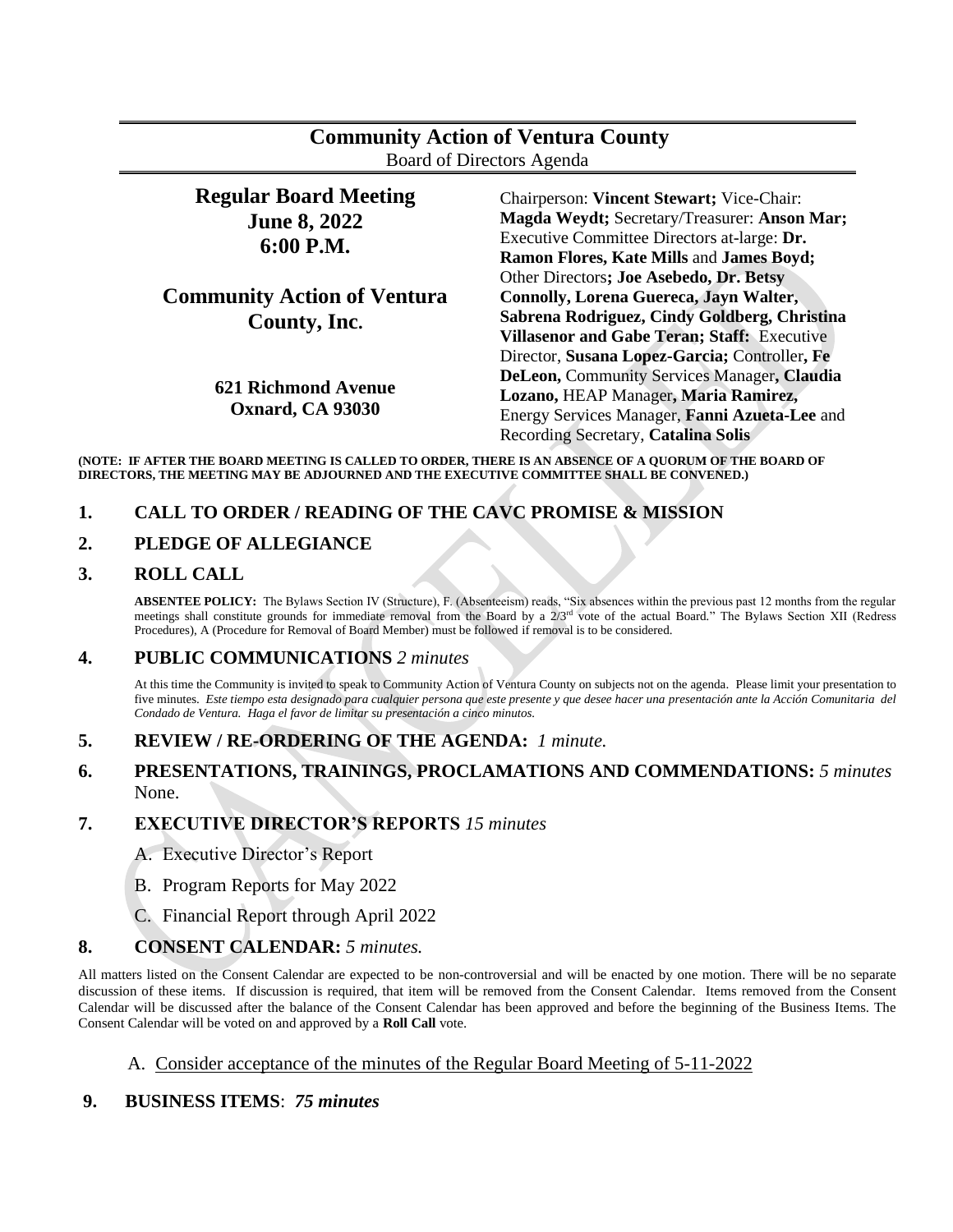### A. **CSD Requirements / CSBG Administration -Organizational Standards of the month**

*Organizational Standards 7.1 The organization has written personnel policies that have been reviewed by an attorney and approved by the governing board within the past 5 years Employee handbook Update*

Time allotted: *5 minutes*

### B. Appointment/Election of CAVC Board of Directors Officers (Chair, Vice Chair, Secretary/Treasurer)

Board Liaison: Vincent Stewart Staff Liaison: Executive Director, Susana Lopez-Garcia

RECOMMENDATION: Per conversation at the 5-11-22 Regular Board meeting the slate of officers can stay as is or discussion on whether any other board members have volunteered and/or move to appointment.

Time allotted: *10 minutes*

C. Rebranding – horizontal logo option to add to new logo

Board Liaison: Vincent Stewart Staff Liaison: Lorenzo Bislig

RECOMMENDATION: Discuss options and select one.

Time allotted: *10 minutes*

### D. ADA Shower construction update and costs

Board Liaison: Vincent Stewart Staff Liaison: Executive Director, Susana Lopez-Garcia

RECOMMENDATION: Board receive update and approve construction costs. *Roll call vote*

Time allotted: *5 minutes*

E. Strategic Plan 2023-2027 Update: Second half of Phase I of the Strategic Plan is to gather data from External entities (Donors, Partnerships, **Board Members** Elected Officials, Volunteers, Business, Public Agencies). A survey included in 5-11-22 Regular board meeting packet that the board filled out by May  $20<sup>th</sup>$ , & also suggest any questions we might have missed. Report out on this.

Board Liaison: Chair, Vincent Stewart Staff Liaison: Executive Director, Susana Lopez-Garcia

RECOMMENDATION: Board's involvement is their ideas on whom to contact for our distribution list for the external survey as our next steps. Report out from surveys.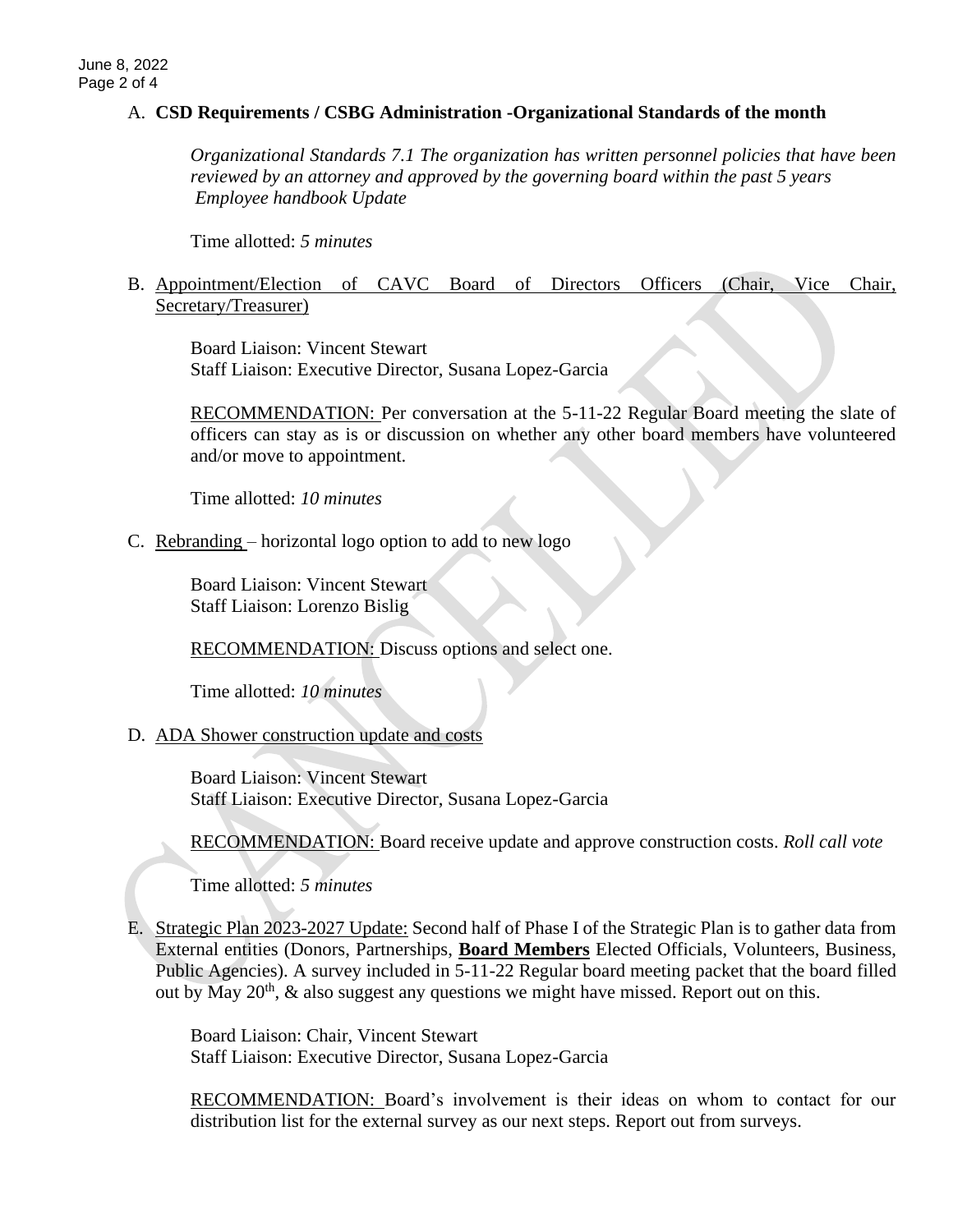Time allotted: *20 minutes*

F. CAVC Board meetings to continue virtually versus in person based on COVID impact

Board Liaison: Chair, Vincent Stewart Staff Liaison: Executive Director, Susana Lopez-Garcia

RECOMMENDATION: That the board of directors re-authorize remote teleconference meetings of the governing bodies of Community Action of Ventura County in accordance with Assembly Bill 361 based on the following findings:

(i) The Governor's proclaimed state of emergency remains in effect.

(ii) As a result of the emergency, meeting in person would present imminent risks to the health or safety of attendees.

Time allotted: *10 minutes* 

G. Fund Development Committee revitalization: Director Mills wants to get this committee back on track. A call for membership and discussion on goals.

Board Liaison: Chair, Vincent Stewart Staff Liaison: Executive Director, Susana Lopez-Garcia

RECOMMENDATION: Board to discuss goals and membership.

Time allotted: *10 minutes*

H. CAVC 2022 Board Retreat: Discussion on topics & structure for Annual Board Retreat taking place on Saturday, August 20<sup>th</sup>, 2022.

Board Liaison: Chair, Vincent Stewart Staff Liaison: Executive Director, Susana Lopez-Garcia

RECOMMENDATION: Board discuss activities for the Annual Board Retreat of 8-20-22.

Time allotted: *5 minutes* 

### **10. CORRESPONDENCE, ROSTERS, INFORMATION ITEMS AND FUTURE AGENDA ITEMS**:

- A) Updated Staff Phone List
- B) Acronyms List
- C) CAVC Organizational Chart

# **11. BOARD MEMBERS REPORTS AND ANNOUNCEMENTS**

7-13-2022 Next Regular Board Meeting. Items Board Members wish to have considered for a future agenda may be suggested under this item and, if agreed to, the item(s) will be placed on the appropriate upcoming agenda(s). Other comments and announcements by Board members may also be made at this time.

# **CAVC Standing Committees:**